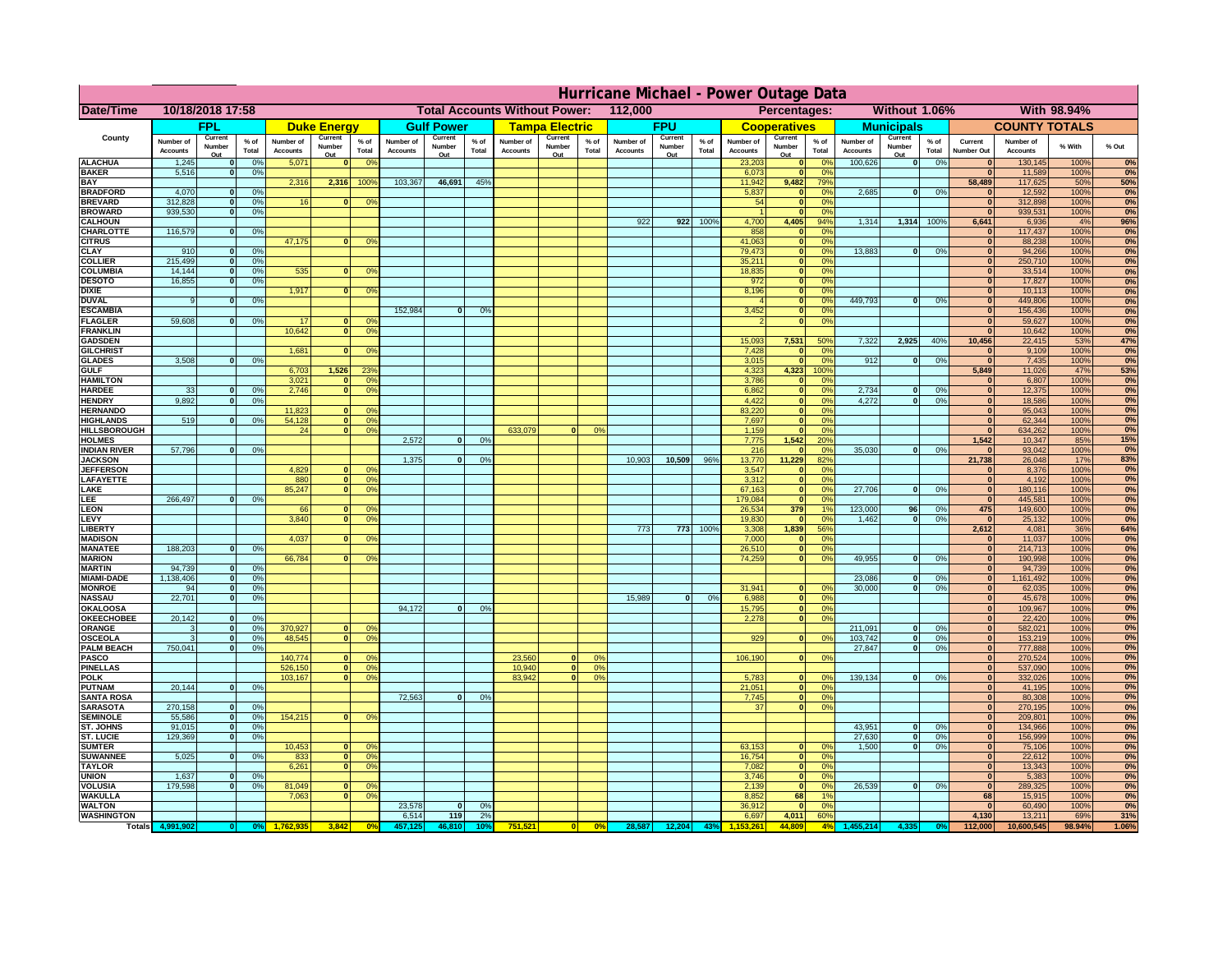# 10/18/2018 5:59 PM Hurricane Michael

| <b>Power Provider</b>                   | <b>County</b>       | <b>Number of Customers</b> | <b>Current Number Out</b> | <b>Outage Percentage</b> | <b>Estimated Restore Time</b> |
|-----------------------------------------|---------------------|----------------------------|---------------------------|--------------------------|-------------------------------|
|                                         | BAY                 |                            |                           |                          |                               |
| <b>Gulf Power Company</b>               |                     | 103,367                    | 46,691                    | 45.17%                   | >5 days                       |
| West Florida Electric Cooperative, Inc. | <b>JACKSON</b>      | 13,723                     | 11,182                    | 81.48%                   | >5 days                       |
| Florida Public Utilities Corporation    | <b>JACKSON</b>      | 10,903                     | 10,509                    | 96.39%                   | >5 days                       |
| Gulf Coast Electric Cooperative, Inc.   | BAY                 | 11,942                     | 9,482                     | 79.40%                   | >5 days                       |
| Talquin Electric Cooperative, Inc.      | GADSDEN             | 15,093                     | 7,531                     | 49.90%                   | 72                            |
| Gulf Coast Electric Cooperative, Inc.   | <b>GULF</b>         | 4,323                      | 4,323                     | 100.00%                  | >5 days                       |
| West Florida Electric Cooperative, Inc. | WASHINGTON          | 4,260                      | 3,401                     | 79.84%                   | >5 days                       |
| West Florida Electric Cooperative, Inc. | CALHOUN             | 2,852                      | 2,562                     | 89.83%                   | >5 days                       |
| City of Quincy                          | <b>GADSDEN</b>      | 4,768                      | 2,402                     | 50.38%                   | >5 days                       |
| Duke Energy                             | BAY                 | 2,316                      | 2,316                     | 100.00%                  | TBD                           |
| Gulf Coast Electric Cooperative, Inc.   | <b>CALHOUN</b>      |                            | 1,843                     | 99.73%                   | >5 days                       |
|                                         |                     | 1,848                      |                           |                          |                               |
| Talquin Electric Cooperative, Inc.      | <b>LIBERTY</b>      | 3,308                      | 1,839                     | 55.59%                   | >5 days                       |
| West Florida Electric Cooperative, Inc. | <b>HOLMES</b>       | 7,482                      | 1,542                     | 20.61%                   | >5 days                       |
| Duke Energy                             | <b>GULF</b>         | 6,703                      | 1,526                     | 22.77%                   | $24$                          |
| City of Blountstown                     | <b>CALHOUN</b>      | 1,314                      | 1,314                     | 100.00%                  | >5 days                       |
| Florida Public Utilities Corporation    | CALHOUN             | 922                        | 922                       | 100.00%                  | >5 days                       |
| Florida Public Utilities Corporation    | <b>LIBERTY</b>      | 773                        | 773                       | 100.00%                  | >5 days                       |
| Gulf Coast Electric Cooperative, Inc.   | WASHINGTON          | 2,437                      | 610                       | 25.03%                   | >5 days                       |
| Chattahoochee Electric                  | <b>GADSDEN</b>      | 1,163                      | 523                       | 44.97%                   | >5 days                       |
| Talquin Electric Cooperative, Inc.      | LEON                | 26,534                     | 379                       | 1.43%                    | 48                            |
|                                         |                     |                            |                           |                          |                               |
| <b>Gulf Power Company</b>               | <b>WASHINGTON</b>   | 6,514                      | 119                       | 1.83%                    | $24$                          |
| City of Tallahassee                     | LEON                | 123,000                    | 96                        | 0.08%                    | 48                            |
| Talquin Electric Cooperative, Inc.      | <b>WAKULLA</b>      | 8,852                      | 68                        | 0.77%                    | 24                            |
| Gulf Coast Electric Cooperative, Inc.   | <b>JACKSON</b>      | 47                         | 47                        | 100.00%                  | >5 days                       |
| Central Florida Electric Cooperative    | <b>ALACHUA</b>      | 875                        | $\mathsf{O}\xspace$       | 0.00%                    | <b>TBD</b>                    |
| Central Florida Electric Cooperative    | <b>DIXIE</b>        | 7,595                      | 0                         | 0.00%                    | TBD                           |
| Central Florida Electric Cooperative    | <b>GILCHRIST</b>    | 7,424                      | $\mathbf 0$               | 0.00%                    | Restored                      |
| Central Florida Electric Cooperative    | LAFAYETTE           | 9                          | 0                         | 0.00%                    | TBD                           |
|                                         |                     |                            |                           |                          |                               |
| Central Florida Electric Cooperative    | LEVY                | 17,513                     | $\mathbf 0$               | 0.00%                    | Restored                      |
| Central Florida Electric Cooperative    | <b>MARION</b>       | 9                          | 0                         | 0.00%                    | TBD                           |
| Choctawhatchee Electric Cooperative     | <b>HOLMES</b>       | 293                        | $\mathbf 0$               | 0.00%                    | Restored                      |
| Choctawhatchee Electric Cooperative     | <b>OKALOOSA</b>     | 15,795                     | 0                         | 0.00%                    | Restored                      |
| Choctawhatchee Electric Cooperative     | <b>SANTA ROSA</b>   | 201                        | $\mathbf 0$               | 0.00%                    | Restored                      |
| Choctawhatchee Electric Cooperative     | <b>WALTON</b>       | 36,812                     | 0                         | 0.00%                    | Restored                      |
| City of Alachua                         | <b>ALACHUA</b>      | 4,426                      | $\mathbf 0$               | 0.00%                    | <b>TBD</b>                    |
| City of Bartow                          | POLK                | 11,790                     | 0                         | 0.00%                    | TBD                           |
| City of Bushnell                        | <b>SUMTER</b>       | 1,500                      | $\mathbf 0$               | 0.00%                    | <b>TBD</b>                    |
|                                         | <b>HENDRY</b>       |                            | $\pmb{0}$                 | 0.00%                    | TBD                           |
| City of Clewiston                       |                     | 4,272                      |                           |                          |                               |
| City of Fort Meade                      | <b>POLK</b>         | 2,379                      | $\mathbf 0$               | 0.00%                    | <b>TBD</b>                    |
| City of Havana                          | GADSDEN             | 1,391                      | 0                         | 0.00%                    | Restored                      |
| City of Leesburg                        | LAKE                | 22,000                     | $\mathbf 0$               | 0.00%                    | <b>TBD</b>                    |
| City of Moore Haven                     | <b>GLADES</b>       | 912                        | $\pmb{0}$                 | 0.00%                    | TBD                           |
| City of Mount Dora                      | LAKE                | 5,706                      | $\mathbf 0$               | 0.00%                    | <b>TBD</b>                    |
| City of Newberry                        | <b>ALACHUA</b>      | 1,727                      | 0                         | 0.00%                    | TBD                           |
| City of Starke                          | <b>BRADFORD</b>     | 2,685                      | $\mathbf 0$               | 0.00%                    | <b>TBD</b>                    |
| City of Vero Beach                      | <b>INDIAN RIVER</b> | 35,030                     | 0                         | 0.00%                    | <b>TBD</b>                    |
| City of Wauchula                        | HARDEE              | 2,734                      | $\mathbf 0$               | 0.00%                    | <b>TBD</b>                    |
|                                         |                     |                            |                           |                          |                               |
| City of Williston                       | LEVY                | 1,462                      | $\mathbf 0$               | 0.00%                    | TBD                           |
| City of Winter Park                     | <b>ORANGE</b>       | 13,941                     | $\pmb{0}$                 | 0.00%                    | TBD                           |
| Clay Electric Cooperative               | <b>ALACHUA</b>      | 22,328                     | 0                         | 0.00%                    | TBD                           |
| Clay Electric Cooperative               | <b>BAKER</b>        | 2,476                      | $\pmb{0}$                 | 0.00%                    | <b>TBD</b>                    |
| Clay Electric Cooperative               | <b>BRADFORD</b>     | 5,837                      | 0                         | 0.00%                    | TBD                           |
| Clay Electric Cooperative               | <b>CLAY</b>         | 79,473                     | $\mathsf{O}\xspace$       | 0.00%                    | TBD                           |
| Clay Electric Cooperative               | COLUMBIA            | 16,922                     | 0                         | 0.00%                    | TBD                           |
| Clay Electric Cooperative               | <b>DUVAL</b>        | $\overline{4}$             | $\mathsf{O}\xspace$       | 0.00%                    | TBD                           |
| Clay Electric Cooperative               | <b>FLAGLER</b>      | $\overline{2}$             | 0                         | 0.00%                    | TBD                           |
|                                         |                     | $\overline{4}$             |                           |                          | <b>TBD</b>                    |
| Clay Electric Cooperative               | <b>GILCHRIST</b>    |                            | $\mathsf{O}\xspace$       | 0.00%                    |                               |
| Clay Electric Cooperative               | LAKE                | 2,239                      | 0                         | 0.00%                    | TBD                           |
| Clay Electric Cooperative               | LEVY                | 712                        | $\pmb{0}$                 | 0.00%                    | <b>TBD</b>                    |
| Clay Electric Cooperative               | <b>MARION</b>       | 16,301                     | 0                         | 0.00%                    | TBD                           |
| Clay Electric Cooperative               | PUTNAM              | 21,051                     | $\pmb{0}$                 | 0.00%                    | <b>TBD</b>                    |
| Clay Electric Cooperative               | SUWANNEE            | 5                          | $\pmb{0}$                 | 0.00%                    | TBD                           |
| Clay Electric Cooperative               | <b>UNION</b>        | 3,746                      | $\pmb{0}$                 | 0.00%                    | <b>TBD</b>                    |
| Clay Electric Cooperative               | VOLUSIA             | 2,139                      | 0                         | 0.00%                    | TBD                           |
|                                         | <b>ALACHUA</b>      |                            | $\pmb{0}$                 | 0.00%                    |                               |
| <b>Duke Energy</b>                      |                     | 5,071                      |                           |                          | Restored                      |
| Duke Energy                             | <b>BREVARD</b>      | 16                         | $\pmb{0}$                 | 0.00%                    | Restored                      |
| Duke Energy                             | <b>CITRUS</b>       | 47,175                     | $\pmb{0}$                 | 0.00%                    | Restored                      |
| Duke Energy                             | COLUMBIA            | 535                        | $\pmb{0}$                 | 0.00%                    | Restored                      |
| <b>Duke Energy</b>                      | <b>DIXIE</b>        | 1,917                      | $\mathsf{O}\xspace$       | 0.00%                    | Restored                      |
| Duke Energy                             | <b>FLAGLER</b>      | 17                         | 0                         | 0.00%                    | Restored                      |
| <b>Duke Energy</b>                      | <b>FRANKLIN</b>     | 10,642                     | $\pmb{0}$                 | 0.00%                    | Restored                      |
| Duke Energy                             | <b>GILCHRIST</b>    | 1,681                      | 0                         | 0.00%                    | Restored                      |
| <b>Duke Energy</b>                      | <b>HAMILTON</b>     | 3,021                      | $\pmb{0}$                 | 0.00%                    | Restored                      |
|                                         |                     |                            |                           |                          |                               |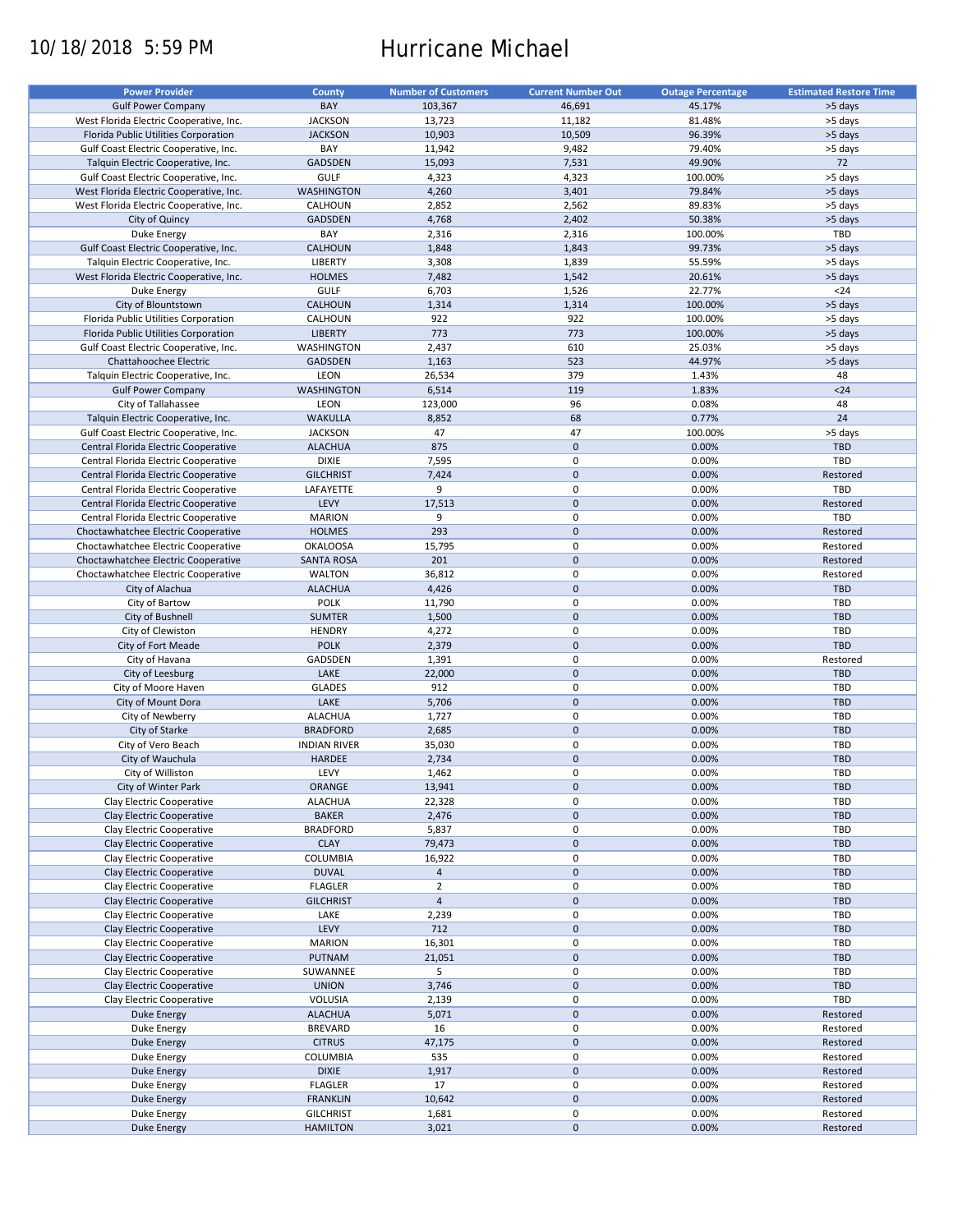### 10/18/2018 5:59 PM Hurricane Michael

| Duke Energy                                        | HARDEE              | 2,746     | 0           | 0.00% | Restored   |
|----------------------------------------------------|---------------------|-----------|-------------|-------|------------|
| <b>Duke Energy</b>                                 | <b>HERNANDO</b>     | 11,823    | $\pmb{0}$   | 0.00% | Restored   |
| Duke Energy                                        | <b>HIGHLANDS</b>    | 54,128    | 0           | 0.00% | Restored   |
|                                                    |                     |           | $\pmb{0}$   |       |            |
| <b>Duke Energy</b>                                 | HILLSBOROUGH        | 24        |             | 0.00% | Restored   |
| Duke Energy                                        | <b>JEFFERSON</b>    | 4,829     | 0           | 0.00% | Restored   |
| Duke Energy                                        | LAFAYETTE           | 880       | $\mathbf 0$ | 0.00% | Restored   |
|                                                    |                     |           |             |       |            |
| Duke Energy                                        | LAKE                | 85,247    | 0           | 0.00% | Restored   |
| Duke Energy                                        | <b>LEON</b>         | 66        | $\pmb{0}$   | 0.00% | Restored   |
| Duke Energy                                        | LEVY                | 3,840     | 0           | 0.00% | Restored   |
|                                                    |                     |           |             |       |            |
| <b>Duke Energy</b>                                 | <b>MADISON</b>      | 4,037     | $\pmb{0}$   | 0.00% | Restored   |
| Duke Energy                                        | <b>MARION</b>       | 66,784    | 0           | 0.00% | Restored   |
| <b>Duke Energy</b>                                 | ORANGE              | 370,927   | $\pmb{0}$   | 0.00% | Restored   |
|                                                    |                     |           |             |       |            |
| Duke Energy                                        | OSCEOLA             | 48,545    | 0           | 0.00% | Restored   |
| Duke Energy                                        | PASCO               | 140,774   | $\mathbf 0$ | 0.00% | Restored   |
|                                                    | PINELLAS            | 526,150   | 0           | 0.00% | Restored   |
| Duke Energy                                        |                     |           |             |       |            |
| <b>Duke Energy</b>                                 | <b>POLK</b>         | 103,167   | $\mathbf 0$ | 0.00% | Restored   |
| Duke Energy                                        | SEMINOLE            | 154,215   | 0           | 0.00% | Restored   |
| <b>Duke Energy</b>                                 | <b>SUMTER</b>       | 10,453    | $\pmb{0}$   | 0.00% | Restored   |
|                                                    |                     |           |             |       |            |
| Duke Energy                                        | SUWANNEE            | 833       | $\pmb{0}$   | 0.00% | Restored   |
| <b>Duke Energy</b>                                 | <b>TAYLOR</b>       | 6,261     | $\pmb{0}$   | 0.00% | Restored   |
|                                                    |                     |           |             |       |            |
| Duke Energy                                        | <b>VOLUSIA</b>      | 81,049    | 0           | 0.00% | Restored   |
| <b>Duke Energy</b>                                 | <b>WAKULLA</b>      | 7,063     | $\pmb{0}$   | 0.00% | Restored   |
| Escambia River Electric Cooperative, Inc.          | <b>ESCAMBIA</b>     | 3,452     | 0           | 0.00% | <b>TBD</b> |
|                                                    |                     |           |             |       |            |
| Escambia River Electric Cooperative, Inc.          | <b>SANTA ROSA</b>   | 7,544     | $\pmb{0}$   | 0.00% | <b>TBD</b> |
| Florida Keys Electric Cooperative                  | <b>MONROE</b>       | 31,941    | $\mathbf 0$ | 0.00% | <b>TBD</b> |
| Florida Power and Light Company                    | <b>ALACHUA</b>      | 1,245     | $\pmb{0}$   | 0.00% | <b>TBD</b> |
|                                                    |                     |           |             |       |            |
| Florida Power and Light Company                    | <b>BAKER</b>        | 5,516     | $\mathbf 0$ | 0.00% | TBD        |
| Florida Power and Light Company                    | <b>BRADFORD</b>     | 4,070     | $\pmb{0}$   | 0.00% | <b>TBD</b> |
|                                                    |                     |           | $\mathbf 0$ |       | <b>TBD</b> |
| Florida Power and Light Company                    | <b>BREVARD</b>      | 312,828   |             | 0.00% |            |
| Florida Power and Light Company                    | <b>BROWARD</b>      | 939,530   | $\pmb{0}$   | 0.00% | <b>TBD</b> |
| Florida Power and Light Company                    | CHARLOTTE           | 116,579   | $\mathbf 0$ | 0.00% | TBD        |
|                                                    |                     |           |             |       |            |
| Florida Power and Light Company                    | <b>CLAY</b>         | 910       | $\pmb{0}$   | 0.00% | <b>TBD</b> |
| Florida Power and Light Company                    | <b>COLLIER</b>      | 215,499   | 0           | 0.00% | TBD        |
| Florida Power and Light Company                    | <b>COLUMBIA</b>     | 14,144    | $\pmb{0}$   | 0.00% | <b>TBD</b> |
|                                                    |                     |           |             |       |            |
| Florida Power and Light Company                    | <b>DESOTO</b>       | 16,855    | $\pmb{0}$   | 0.00% | <b>TBD</b> |
| Florida Power and Light Company                    | <b>DUVAL</b>        | 9         | $\mathbf 0$ | 0.00% | <b>TBD</b> |
|                                                    |                     |           | 0           | 0.00% | TBD        |
| Florida Power and Light Company                    | <b>FLAGLER</b>      | 59,608    |             |       |            |
| Florida Power and Light Company                    | <b>GLADES</b>       | 3,508     | $\mathbf 0$ | 0.00% | <b>TBD</b> |
| Florida Power and Light Company                    | HARDEE              | 33        | 0           | 0.00% | TBD        |
|                                                    |                     |           |             |       |            |
| Florida Power and Light Company                    | <b>HENDRY</b>       | 9,892     | $\pmb{0}$   | 0.00% | <b>TBD</b> |
| Florida Power and Light Company                    | <b>HIGHLANDS</b>    | 519       | 0           | 0.00% | TBD        |
| Florida Power and Light Company                    | <b>INDIAN RIVER</b> | 57,796    | $\pmb{0}$   | 0.00% | <b>TBD</b> |
|                                                    |                     |           |             |       |            |
| Florida Power and Light Company                    | LEE                 | 266,497   | 0           | 0.00% | <b>TBD</b> |
| Florida Power and Light Company                    | MANATEE             | 188,203   | $\mathbf 0$ | 0.00% | <b>TBD</b> |
|                                                    | <b>MARTIN</b>       | 94,739    | 0           | 0.00% | TBD        |
| Florida Power and Light Company                    |                     |           |             |       |            |
| Florida Power and Light Company                    | MIAMI-DADE          | 1,138,406 | $\mathbf 0$ | 0.00% | <b>TBD</b> |
| Florida Power and Light Company                    | <b>MONROE</b>       | 94        | 0           | 0.00% | TBD        |
|                                                    |                     |           |             |       |            |
| Florida Power and Light Company                    | NASSAU              | 22,701    | $\pmb{0}$   | 0.00% | <b>TBD</b> |
| Florida Power and Light Company                    | OKEECHOBEE          | 20,142    | $\mathbf 0$ | 0.00% | TBD        |
| Florida Power and Light Company                    | ORANGE              | 3         | $\pmb{0}$   | 0.00% | <b>TBD</b> |
|                                                    |                     |           |             |       |            |
| Florida Power and Light Company                    | OSCEOLA             | 3         | 0           | 0.00% | TBD        |
| Florida Power and Light Company                    | PALM BEACH          | 750,041   | $\pmb{0}$   | 0.00% | <b>TBD</b> |
| Florida Power and Light Company                    | PUTNAM              | 20,144    | 0           | 0.00% | TBD        |
|                                                    |                     |           |             |       |            |
| Florida Power and Light Company                    | SARASOTA            | 270,158   | $\pmb{0}$   | 0.00% | <b>TBD</b> |
| Florida Power and Light Company                    | SEMINOLE            | 55,586    | 0           | 0.00% | TBD        |
| Florida Power and Light Company                    | ST. JOHNS           | 91,015    | $\pmb{0}$   | 0.00% | <b>TBD</b> |
|                                                    |                     |           |             |       |            |
| Florida Power and Light Company                    | ST. LUCIE           | 129,369   | 0           | 0.00% | TBD        |
| Florida Power and Light Company                    | SUWANNEE            | 5,025     | $\pmb{0}$   | 0.00% | <b>TBD</b> |
|                                                    |                     |           |             |       |            |
| Florida Power and Light Company                    | <b>UNION</b>        | 1,637     | 0           | 0.00% | TBD        |
| Florida Power and Light Company                    | <b>VOLUSIA</b>      | 179,598   | $\mathbf 0$ | 0.00% | <b>TBD</b> |
| Florida Public Utilities Corporation               | NASSAU              | 15,989    | 0           | 0.00% | Restored   |
|                                                    |                     |           |             |       |            |
| Fort Pierce Utilities Authority                    | ST. LUCIE           | 27,630    | 0           | 0.00% | <b>TBD</b> |
| Gainesville (Gainesville Regional Utilities - GRU) | <b>ALACHUA</b>      | 94,473    | 0           | 0.00% | TBD        |
| Glades Electric Cooperative, Inc.                  | <b>GLADES</b>       | 3,015     | $\pmb{0}$   | 0.00% | <b>TBD</b> |
|                                                    |                     |           |             |       |            |
| Glades Electric Cooperative, Inc.                  | HARDEE              | 0         | 0           |       | TBD        |
| Glades Electric Cooperative, Inc.                  | <b>HENDRY</b>       | 3,530     | $\pmb{0}$   | 0.00% | <b>TBD</b> |
|                                                    |                     |           |             |       | TBD        |
| Glades Electric Cooperative, Inc.                  | <b>HIGHLANDS</b>    | 7,321     | 0           | 0.00% |            |
| Glades Electric Cooperative, Inc.                  | OKEECHOBEE          | 2,278     | $\pmb{0}$   | 0.00% | <b>TBD</b> |
| Green Cove Springs Electric                        | <b>CLAY</b>         | 3,889     | $\pmb{0}$   | 0.00% | TBD        |
|                                                    |                     |           |             |       |            |
| Gulf Coast Electric Cooperative, Inc.              | <b>WALTON</b>       | 100       | $\pmb{0}$   | 0.00% | TBD        |
| <b>Gulf Power Company</b>                          | <b>ESCAMBIA</b>     | 152,984   | 0           | 0.00% | Restored   |
| <b>Gulf Power Company</b>                          | <b>HOLMES</b>       | 2,572     | $\pmb{0}$   | 0.00% | Restored   |
|                                                    |                     |           |             |       |            |
| <b>Gulf Power Company</b>                          | <b>JACKSON</b>      | 1,375     | 0           | 0.00% | Restored   |
| <b>Gulf Power Company</b>                          | <b>OKALOOSA</b>     | 94,172    | $\mathbf 0$ | 0.00% | Restored   |
|                                                    |                     |           |             |       |            |